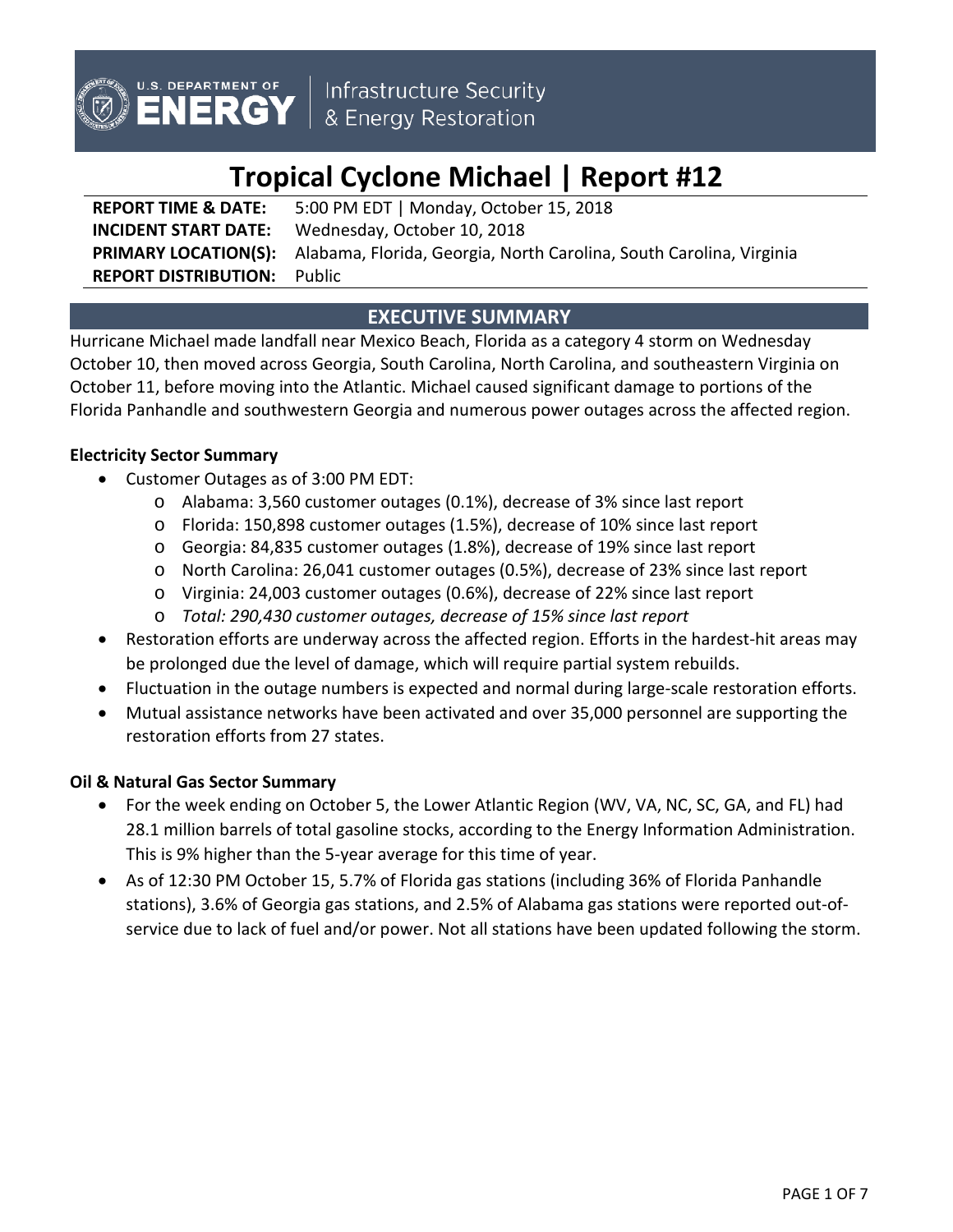# **ELECTRICITY SECTOR**

#### **POWER OUTAGES**



**ELECTRICITY OUTAGES** *AS OF 3:00 PM EDT 10/15/2018* **Impacted State Current Customers Outages Percent of Total Customers in State without Power 24-Hour Peak Customer Outages** Alabama | 3,560 | 0.14% | 8,147 Florida 150,898 1.49% 188,255 Georgia 84,835 1.79% 120,324 North Carolina | 26,041 | 0.53% | 77,816 South Carolina | 1,093 | 0.04% | 1,093 Virginia 24,003 0.64% 62,395 **Total 290,430 - \***

*\*There is no sum of the Peak Customer Outage column because peaks for individual utilities occur at different times; a total would not reflect peak outages.*

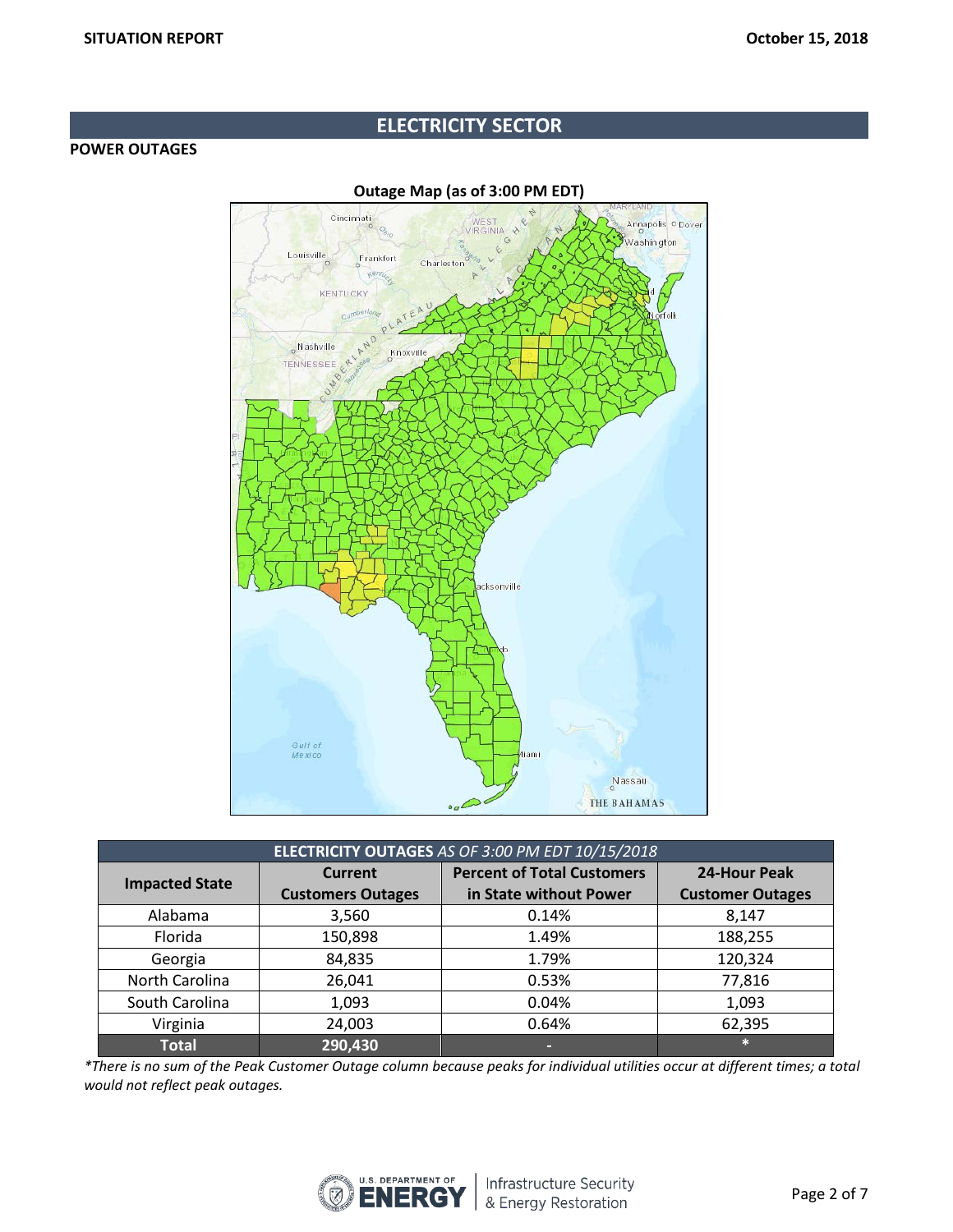## **ELECTRICITY IMPACTS & RESTORATION EFFORTS**

- Crews in the impacted area continue to perform damage assessments and restorations. Some restorations in the hardest hit areas may be prolonged due to the extent of damage.
- The electric industry has mobilized over 35,000 personnel, including utility crews, contractors, and mutual assistance workers from 27 states to support the restoration efforts.
- Fluctuation in the outage numbers is expected and normal during large-scale restoration efforts.

## *Alabama*

| 3,560 Customer Outages<br>$\downarrow$ 3% since Oct 15, 7:00 AM EDT                                 |                                                                 | 8,147 24-hr Peak Outages   |  |  |  |  |
|-----------------------------------------------------------------------------------------------------|-----------------------------------------------------------------|----------------------------|--|--|--|--|
| <b>Significantly Impacted Utilities</b>                                                             |                                                                 |                            |  |  |  |  |
| $\circ$                                                                                             | Wiregrass Electric Coop: 2,908 Customer Outages                 |                            |  |  |  |  |
| Florida                                                                                             |                                                                 |                            |  |  |  |  |
| 150,898 Customer Outages                                                                            | $\downarrow$ 10% since Oct 15, 7:00 AM EDT                      | 188,255 24-hr Peak Outages |  |  |  |  |
| <b>Significantly Impacted Utilities</b>                                                             |                                                                 |                            |  |  |  |  |
| O                                                                                                   | Gulf Power (Southern Company): 61,160 Customer Outages          |                            |  |  |  |  |
| O                                                                                                   | Talquin Electric Coop: 20,529 Customer Outages                  |                            |  |  |  |  |
| O                                                                                                   | West Florida Electric Coop Association: 17,840 Customer Outages |                            |  |  |  |  |
| O                                                                                                   | Duke Energy Florida: 11,273 Customer Outages                    |                            |  |  |  |  |
| O                                                                                                   | Tallahassee Electric: 10,045 Customer Outages                   |                            |  |  |  |  |
| Georgia                                                                                             |                                                                 |                            |  |  |  |  |
|                                                                                                     |                                                                 |                            |  |  |  |  |
| 84,835 Customer Outages<br>$\downarrow$ 19% since Oct 15, 7:00 AM EDT<br>120,324 24-hr Peak Outages |                                                                 |                            |  |  |  |  |
| <b>Significantly Impacted Utilities</b><br>$\bullet$                                                |                                                                 |                            |  |  |  |  |
| O                                                                                                   | Georgia Power: 12,034 Customer Outages                          |                            |  |  |  |  |
| O                                                                                                   | Mitchell EMC: 14,983 Customer Outages                           |                            |  |  |  |  |
| O                                                                                                   | Grady EMC: 9,144 Customer Outages                               |                            |  |  |  |  |
| O                                                                                                   | Sumter EMC: 2,874 Customer Outages                              |                            |  |  |  |  |
| O                                                                                                   | Diverse Power: 776 Customer Outages                             |                            |  |  |  |  |
| <b>North Carolina</b>                                                                               |                                                                 |                            |  |  |  |  |
| $\downarrow$ 23% since Oct 15, 7:00 AM EDT<br>77,816 24-hr Peak Outages<br>26,041 Customer Outages  |                                                                 |                            |  |  |  |  |
| <b>Significantly Impacted Utilities</b>                                                             |                                                                 |                            |  |  |  |  |
| O                                                                                                   | Duke Energy: 23,805 Customer Outages                            |                            |  |  |  |  |
| Virginia                                                                                            |                                                                 |                            |  |  |  |  |
| 24,003 Customer Outages<br>$\downarrow$ 22% since Oct 15, 7:00 AM EDT<br>62,395 24-hr Peak Outages  |                                                                 |                            |  |  |  |  |
| <b>Significantly Impacted Utilities</b>                                                             |                                                                 |                            |  |  |  |  |
| O                                                                                                   | Dominion Power: 11,151 Customer Outages                         |                            |  |  |  |  |
| O                                                                                                   | VA Electric Cooperatives: 8,559 Customer Outages                |                            |  |  |  |  |

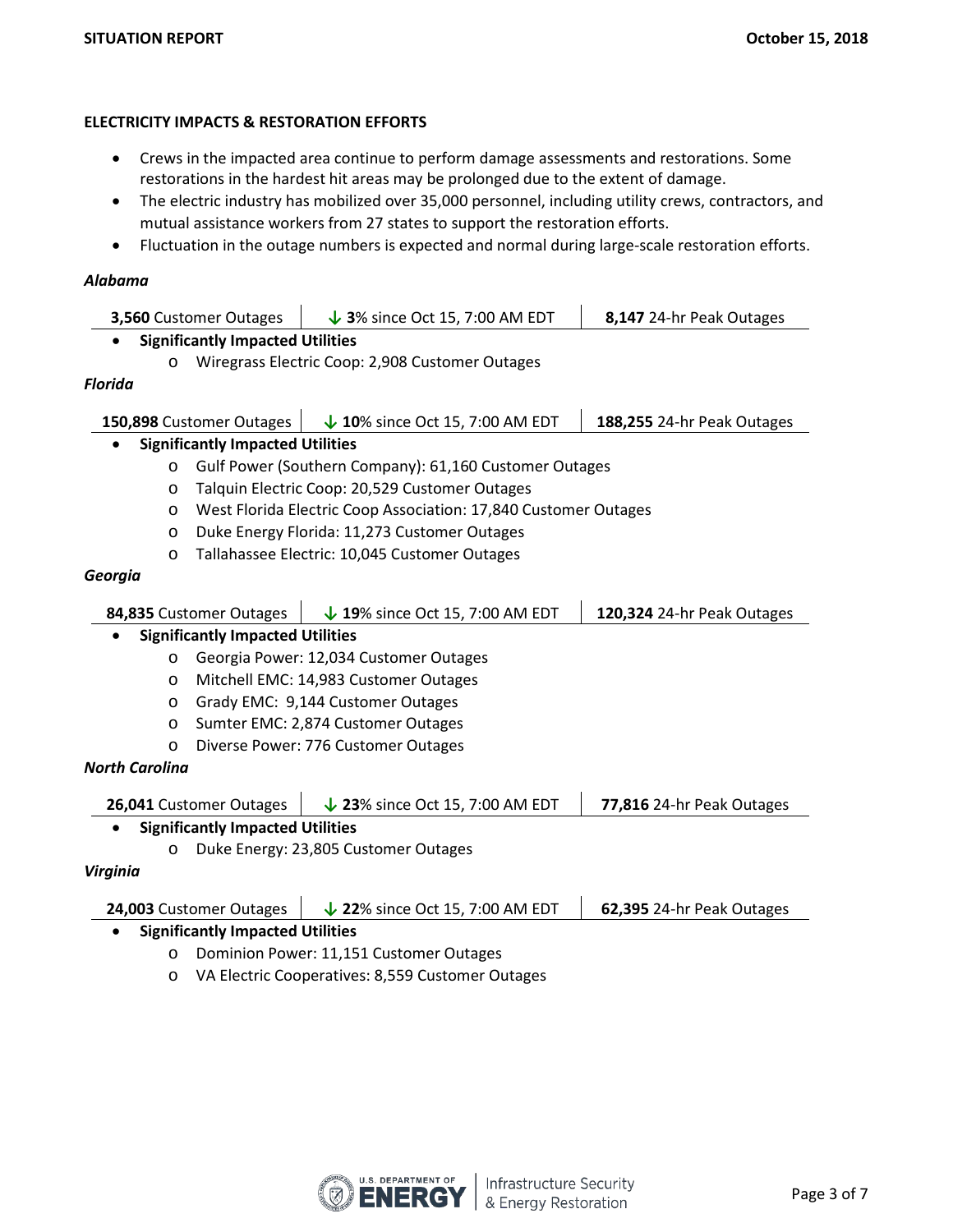## **PETROLEUM SECTOR**

# **PETROLEUM SECTOR OVERVIEW**

The map below highlights the petroleum fuels supply chain in the area threatened by Hurricane Michael.



#### **OFFSHORE PRODUCTION AND OIL & GAS PLATFORMS**

• As of 12:30 PM EDT, October 15, 198,622 b/d (11.7%) of the oil production and 168 MMcf/d (6.6%) of the natural gas production in the federally administered areas of the U.S. Gulf of Mexico are shut-in, according to estimates by the Bureau of Safety and Environmental Enforcement (BSEE).

| <b>U.S. Gulf of Mexico Oil &amp; Gas Production Status</b><br>as of 12:30 PM EDT 10/15/2018 |                  |                    |  |  |  |
|---------------------------------------------------------------------------------------------|------------------|--------------------|--|--|--|
| <b>Production</b>                                                                           | <b>Pre-Event</b> | Shut-In<br>(10/15) |  |  |  |
| Crude Oil (b/d)                                                                             | 1,700,000        | 198,622            |  |  |  |
| Natural Gas (MMcf/d)                                                                        | 2,560            | 168                |  |  |  |
| <b>Infrastructure</b>                                                                       | <b>Pre-Event</b> | <b>Evacuated</b>   |  |  |  |
|                                                                                             | Count            | (10/15)            |  |  |  |
| <b>Manned Platforms</b>                                                                     | 687              |                    |  |  |  |
| Rigs                                                                                        | 37               |                    |  |  |  |

Source: BSEE

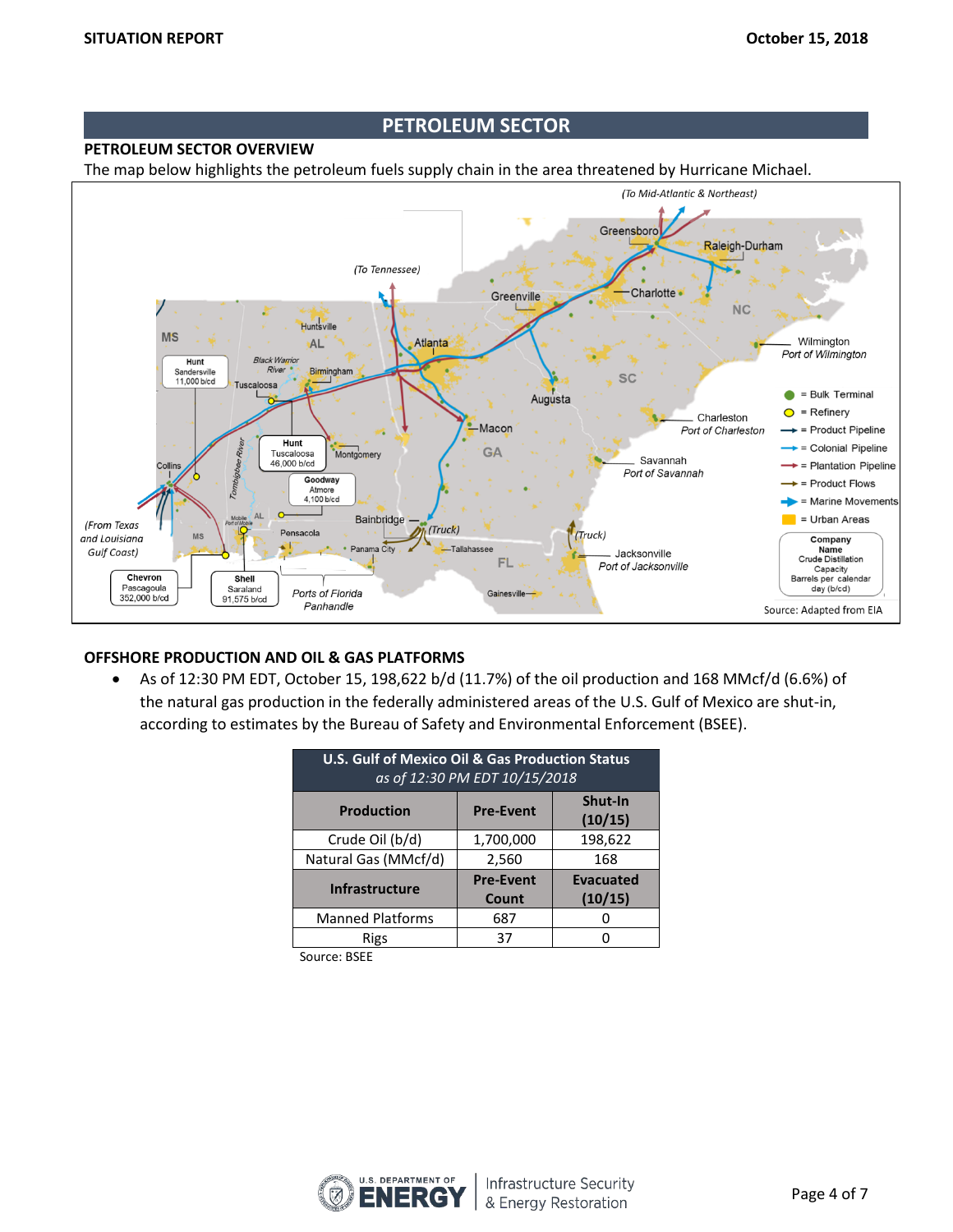## **PORTS**

- The Louisiana Offshore Oil Port (LOOP), the largest privately-owned crude terminal in the United States, said it resumed normal operations at its Marine Terminal on Oct. 11 after operations were suspended ahead of Hurricane Michael.
- The U.S. Coast Guard has set the following conditions for Gulf Coast and Southeast ports as a result of Hurricane Michael.

| Status of Southeast Ports as of 3:00 PM EDT 10/14/2018 |                       |                         |                      |                    |                              |                  |                          |
|--------------------------------------------------------|-----------------------|-------------------------|----------------------|--------------------|------------------------------|------------------|--------------------------|
|                                                        | Port<br><b>Status</b> |                         | Date<br><b>Stamp</b> | 2016 Volumes (b/d) |                              |                  |                          |
| <b>Port Sector</b>                                     |                       |                         |                      | Products*          |                              | <b>Crude Oil</b> |                          |
|                                                        |                       |                         | <b>In</b>            | Out                | In                           | Out              |                          |
|                                                        | Mobile, AL            | Open.                   | 10/10                | 4,000              | 136,000                      | 210,000          | 12,000                   |
| <b>Mobile</b>                                          | Pascagoula, MS        | Open.                   | 10/10                | 13,000             | 114,000                      | 156,000          | 2,000                    |
|                                                        | Panama City, FL       | Open with restrictions. | 10/12                | 7,697              |                              |                  | $\overline{\phantom{0}}$ |
|                                                        | Pensacola, FL         | Open.                   | 10/11                | 10,273             | $\overline{\phantom{a}}$     |                  | $\overline{\phantom{0}}$ |
| Jacksonville                                           | Jacksonville, FL      | Open.                   | 10/11                | 86,000             | 1,000                        |                  |                          |
| Savannah                                               | Savannah, GA          | Open.                   | 10/11                | 15,000             | 1,000                        |                  |                          |
| Charleston                                             | Charleston, SC        | Open.                   | 10/11                | 22,000             |                              |                  |                          |
| <b>North Carolina</b>                                  | Wilmington, NC        | Open.                   | 10/12                | 6,000              | $\qquad \qquad \blacksquare$ |                  |                          |
| Hampton                                                | Norfolk, VA           | Open.                   | 10/12                | 7,000              | 9,000                        |                  |                          |
| <b>Roads</b>                                           | Newport News, VA      | Open.                   | 10/12                | 3,000              |                              |                  | $\overline{\phantom{0}}$ |

\*Transportation fuels (gasoline, distillate, jet fuel) volumes only.

Source: U.S. Coast Guard **Homeport, U.S. Army Corp of Engineers**, EIA Company Level Imports, American Maritime Partnership

#### **FUEL STOCKS**

- For the week ending on October 5, the Lower Atlantic Region (WV, VA, NC, SC, GA, and FL) had 28.1 million barrels of total gasoline stocks, according to the Energy Information Administration (EIA). This is 9% higher than the 5-year average for this time of year.
- For the week ending on October 5, the Lower Atlantic Region had 12.6 million barrels of total distillate stocks, according to EIA. This is equivalent to the 5-year average for this time of year.
- Florida Department of Emergency Management (FDEM) is monitoring statewide fuel stocks and retail fuel supplies; no reported supply shortages, distribution issues, or retail fuel shortage reported as of October 9.

#### **RETAIL FUEL STATIONS**

• As of 12:30 PM October 15, 5.7% of Florida gas stations (including 36% of Florida Panhandle stations), 3.6% of Georgia gas stations, and 2.5% of Alabama gas stations were reported out-of-service due to lack of fuel, lack of power, or both, according to GasBuddy.com.

Disclaimer: **Data may not be curren**t. 86% of stations in Pensacola, 78% in Panama City, 80% in Tallahassee, 35% in Thomasville, 33% in Albany, and 56% in Dothan have updated status since 10/09/18.

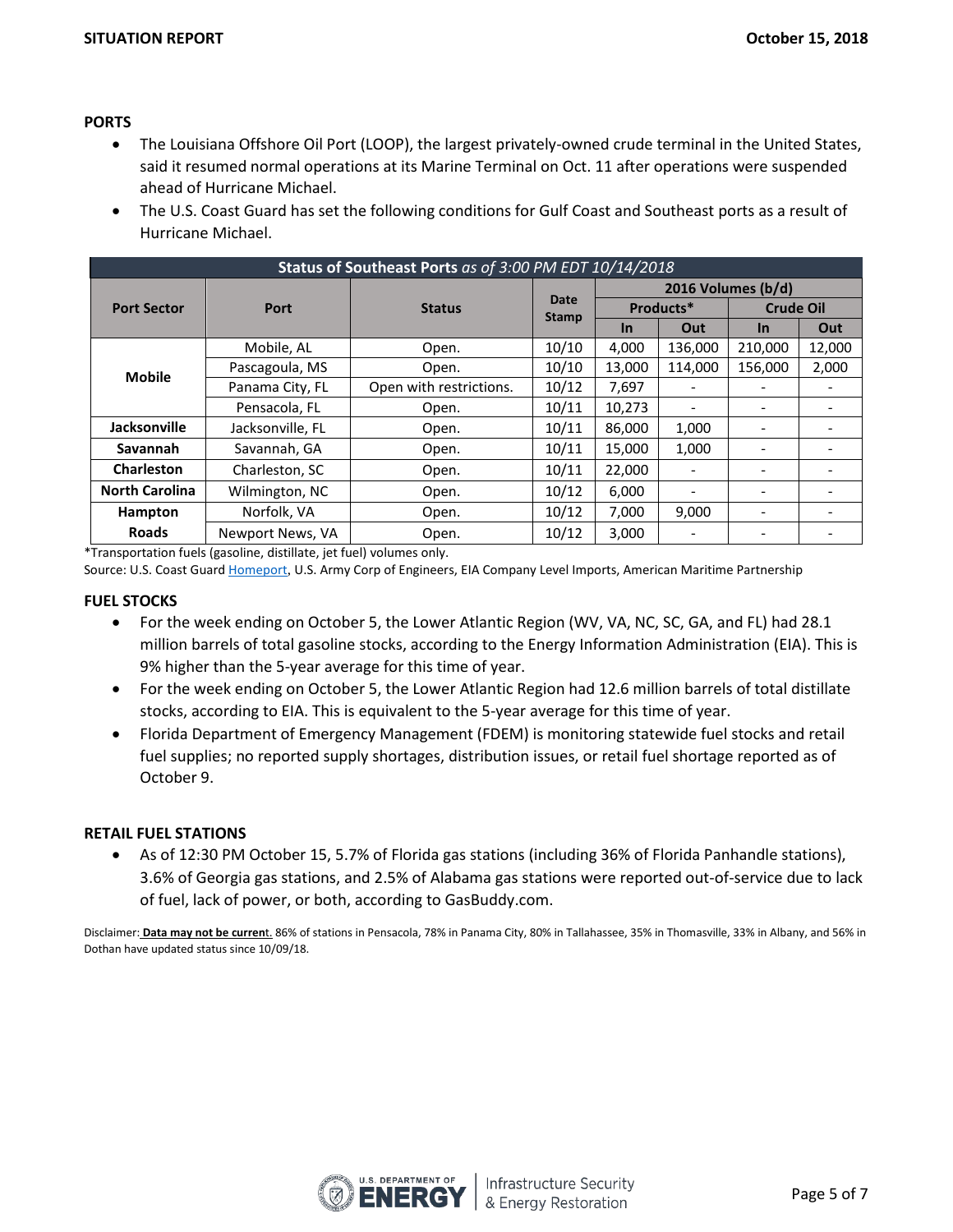# **EMERGENCY DECLARATIONS & WAIVERS**

## **EMERGENCY DECLARATIONS**

To provide vital supplies and transportation services to a disaster area in the United States, emergency declarations may be issued by the President, Governors of States, or Federal Motor Carrier Safety Administration (FMCSA). These declarations trigger the temporary suspension of certain Federal safety regulations, including Hours of Service, for motor carriers and drivers engaged in specific aspects of the emergency relief effort. See [49](https://www.fmcsa.dot.gov/regulations/title49/section/390.23)  [CFR 390.23](https://www.fmcsa.dot.gov/regulations/title49/section/390.23) for the actual emergency regulation.

| State Emergency Declarations and HOS Waivers as of 7:30 AM EDT 10/13/2018 |                                             |                        |                 |               |  |  |
|---------------------------------------------------------------------------|---------------------------------------------|------------------------|-----------------|---------------|--|--|
| State*                                                                    | <b>Details</b>                              | <b>Effective Dates</b> |                 |               |  |  |
|                                                                           |                                             | <b>Start</b>           | <b>End</b>      | <b>Status</b> |  |  |
| AL, FL, GA, LA, MS,<br>NC, SC, TN                                         | <b>FMCSA Regional Emergency Declaration</b> | 10/09                  | 11/09           | Active        |  |  |
| Florida*                                                                  | State of Emergency Declaration              | 10/07                  | 12/06           | Active        |  |  |
| South Carolina**                                                          | <b>State of Emergency Declaration</b>       | 10/08                  | 11/07           | Active        |  |  |
| Alabama                                                                   | <b>State of Emergency Declaration</b>       | 10/08                  | 11/07           | Active        |  |  |
| Georgia*                                                                  | <b>State of Emergency Declaration</b>       | 10/09                  | 10/16           | Active        |  |  |
| North Carolina*                                                           | <b>State of Emergency Declaration</b>       | 10/10                  | Until Rescinded | Active        |  |  |
| Kentucky                                                                  | State of Emergency Declaration              | 10/10                  | 11/10           | Active        |  |  |
| Virginia                                                                  | <b>State of Emergency Declaration</b>       | 10/11                  | 11/11           | Active        |  |  |

Sources[: U.S. Department of Transportation;](http://www.fmcsa.dot.gov/emergency) Governor Office Websites

\*Includes 35 counties in northern Florida, 108 counties in southern Georgia, and 66 counties in North Carolina. See Declarations for the full listing.

\*\*South Carolina issued a thirty day extension of its Hurricane Florence emergency declaration

#### **FUEL WAIVERS**

The Environmental Protection Agency (EPA), working with the Department of Energy (DOE), responds quickly to address fuel supply disruptions caused by hurricanes or other natural disasters by issuing emergency waivers of certain fuel standards in affected areas. The table below lists fuel-related waivers issued by the EPA:

| Fuel Waivers as of 7:30 AM EDT 10/13/2018 |                                                                             |       |                        |               |  |
|-------------------------------------------|-----------------------------------------------------------------------------|-------|------------------------|---------------|--|
|                                           | <b>Waiver</b>                                                               |       | <b>Effective Dates</b> |               |  |
| <b>State</b>                              |                                                                             |       | <b>End</b>             | <b>Status</b> |  |
|                                           | Restriction on red-dyed diesel fuel for highway use.                        |       | 10/26                  | Active        |  |
| Florida                                   | Allows the sale, distribution, and use of red dyed non-road locomotive and  |       |                        |               |  |
|                                           | marine (NRLM) diesel fuel for use in utility, emergency response and other  | 10/12 |                        |               |  |
|                                           | diesel-powered highway vehicles responding to/assisting in recovery efforts |       |                        |               |  |
|                                           | in the panhandle area of Florida. Diesel fuel must meet the 15ppm standard. |       |                        |               |  |

Sources: [U.S. Environmental Protection Agency;](https://www.epa.gov/enforcement/fuel-waivers) State Governments